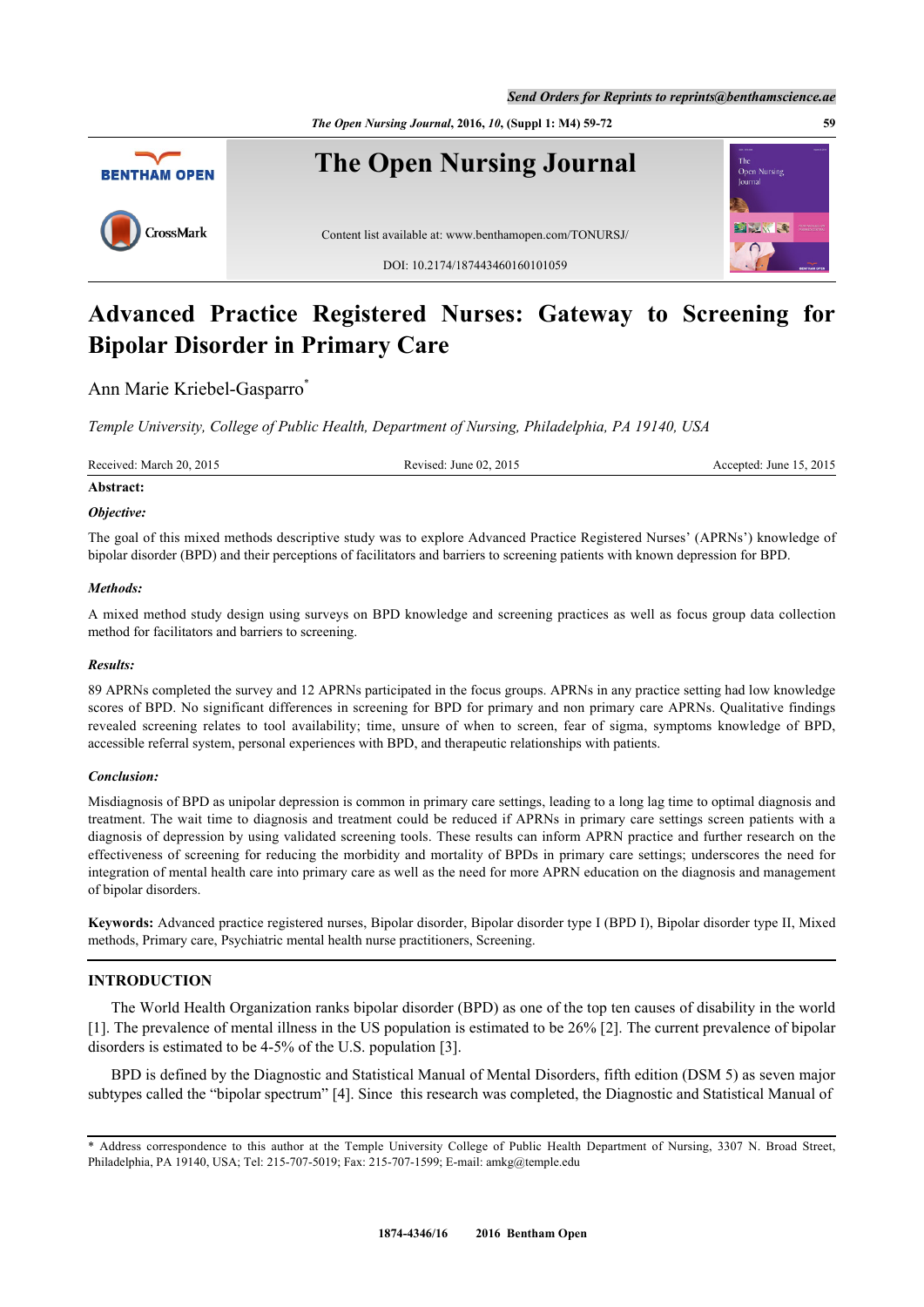Mental Disorders (DSM) has been revised from the fourth edition to the fifth edition and has taken into account the last 15 years of published research. The DSM 5 includes bipolar I disorder (BPD I), bipolar II disorder (BPD II), cyclothymic disorder, substance/medication-induced bipolar and related disorder, bipolar and related disorder due to another medical condition, other specified bipolar and related disorder and unspecified bipolar and related disorder [[4\]](#page-11-3). This research focused on Advanced Practice Registered Nurses (APRNs) knowledge of and screening behaviors in primary care for BPD I and BPD II.

# **Definition of Bipolar Disorders**

BPD is a serious and chronic mental illness with varying degrees of mania, depression, or mixed episodes (both mania and depression) requiring timely diagnosis and treatment.

# **Bipolar Disorder Type I**

(BPD I) is the most severe with at least one episode of mania alternating with major depression. Mania is a period of persistently elevated or irritable mood and increased goal-directed energy, lasting at least one week and present most of the day. During this mood disturbance, three or more of these symptoms are present: inflated self-esteem, decreased need for sleep, pressured speech, flight of ideas or a sensation of racing thoughts. The mood disturbance is severe enough to cause impairment in social or occupational functioning, often requires hospitalization, may include psychotic features and cannot be the effects of substance abuse or a medical condition [[4\]](#page-11-3). Substances of abuse, prescribed medications and medical conditions can be associated with manic-like behaviors and are recognized in these diagnoses of a) *substance/medication-induced bipolar and related disorder* and b) *bipolar and related disorder due to another medical condition* [\[4](#page-11-3)].

# **Bipolar Disorder Type II**

(BPD II) was thought to be a milder form of the disorder. BPD II is just as serious a condition as BPD I; it has longer periods of depression and mood instability with serious impairment in work and social functioning. The DSM 5 describes BPD II as a clinical course of recurring mood episodes consisting of one or more major depressive episodes lasting at least two weeks and at least one hypomanic episode lasting at least four days [[4\]](#page-11-3). BPD II is difficult to diagnose unless specifically screened for, as patients are often not aware their symptoms are abnormal. Individuals often enjoy the increased energy and decreased need for sleep, so patients may not see these symptoms as being pathological. As a result, these patients may remain undiagnosed or misdiagnosed for many years [[5\]](#page-11-4).

#### **Global Burden of BPDs**

BPD continues to be a global health crisis; and was ranked as the fourth largest global burden of disease in people aged 10 - 25 years [[6](#page-11-5)]. The global impact of BPDs is immense; the costs of BPDs worldwide include not only the management of the disease--but also the indirect costs to society such as the inability to work, absenteeism from work, suicide, morbidity and mortality from comorbidities such as obesity, cardiac disease, and drug and alcohol abuse, as well as the burdens on the family or caregivers [[7\]](#page-11-6). Globally, life expectancy in such patients is decreased by 13.6 years for men and 12.1 years for women [[8\]](#page-11-7).

#### **Suicide Risk**

Suicide is a leading cause of death in patients with BPD. The estimates are 25% to 50% of patients with BPD will attempt suicide at least once in their lifetime and 8% to 19% will complete suicide [[9\]](#page-11-8). A risk factor for suicide is misdiagnosis of BPD as unipolar depression. Placing patients on antidepressant monotherapy without a mood stabilizer can result in exacerbation of mania or mixed states with increased risks of suicidal ideations or attempts [[10,](#page-11-9) [11](#page-11-10)]. It is now understood that BPD II may account for a large proportion of suicidal morbidity and mortality--emphasizing the importance of early and accurate diagnosis [[12\]](#page-11-11).

#### **Misdiagnosis is Common**

BPDs are under-recognized in clinical practice and often misdiagnosed as major depressive disorder [[6](#page-11-5)]. Drancourt and colleagues [[13\]](#page-11-12) found in their study (*n* =501 patients with BPD) the mean time to treatment was 9.6 years, and those patients with a hypomanic onset (BPD II), the mean time was even longer at 14.5 years. Diagnosis (especially for BPD II) and treatment is often delayed by the providers' lack of knowledge of the early presentations of BPD, lack of systematic screening practices and a failure to follow established guidelines [[14\]](#page-11-13).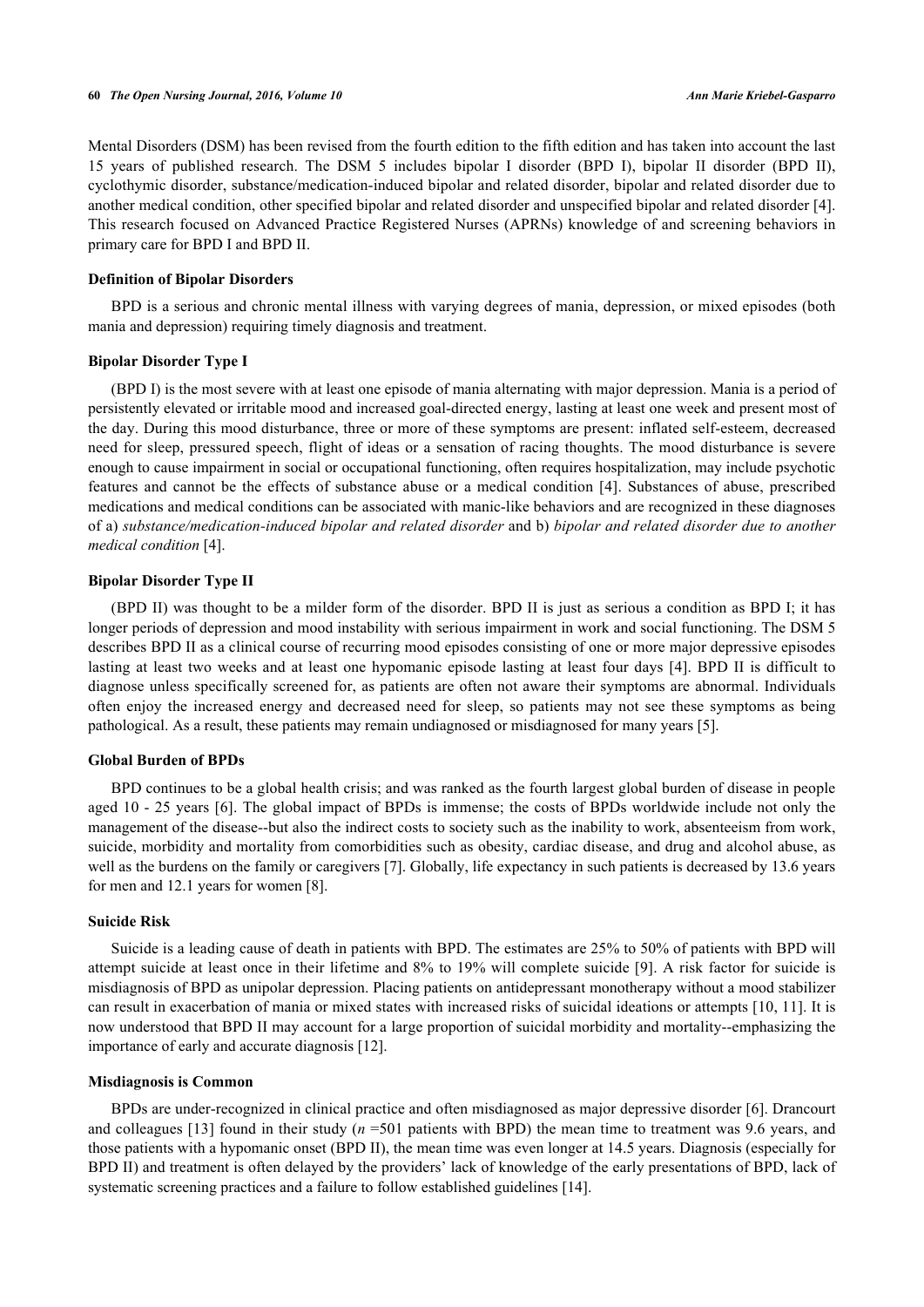# **Screening Tools for BPD and APRN Role in Early Diagnosis**

The long lag time to correctly diagnose BPD could be reduced if a more effective screening approach is used to identify patients with BPD symptoms and interventions are initiated [\[15](#page-11-14)]. Baldassano [\[14\]](#page-11-13) suggests that ideal screening tools include the Mood Disorder Questionnaire (MDQ), the Bipolar Spectrum Diagnostic Scale (BSDS) and the Hypomanic Personality Scale (HPS). These three tools have been validated, are brief and can be self-completed by patients. The MDQ consists of 13 questions, the HPS consists of 19 narrative questions, and the HPS is a self-report questionnaire of 48 items [[15\]](#page-11-14). When symptoms of BPD are suspected, APRNs can screen patients using one of these tools. If screening is positive, the APRN can refer the patient to psychiatry, a Psychiatric Mental Health Nurse Practitioner (PMH-NP), Psychiatric Mental Health Clinical Nurse Specialist (PMH-CNS) or provide maintenance therapy in primary care in collaboration with these providers [\[16](#page-12-0), [17](#page-12-1)].

The Institute of Medicine's (IOM) position statement "The Future of Nursing" recommended that APRNs be used to the utmost of their capabilities in providing care for people with a mental illness [[17\]](#page-12-1). It would be appropriate for APRNs to screen patients for BPDs, begin treatment when needed and/or refer these patients to PMH-NPs, PMH-CNSs, and other behavioral health professionals for early diagnosis and treatment preventing delays to diagnosis and treatment. A wider screening approach in primary care, with the integration of mental health-utilizing the full scope of practice of APRNs and PMH-NPs-may ultimately decrease the high morbidity and mortality associated with undiagnosed BPDs[[14\]](#page-11-13).

### **Research Questions**

There is currently no data on APRN knowledge of BPDs or research on their screening behaviors in primary care settings; the literature search found this data only on physicians. While there are a variety of screening tools for BPD available for use in primary care settings, there is a paucity of data on their use within APRN practice.

The primary purpose of this study was to determine APRN's knowledge of BPDs. The research question: *What was the knowledge of advanced practice registered nurses in the primary care setting of bipolar disorders?* comprised the quantitative portion of the study.

The secondary purpose of this study was to explore APRN perceived barriers and facilitators to screening. The research question "*What were APRNs' perceptions of the barriers and facilitators to screening for bipolar disorder in their daily practice?*" comprised the qualitative portion of the study.

# **METHODOLOGY**

A mixed methods study design with sequential data collection was used to gain a broader perspective than would be obtained from using one method alone [[18\]](#page-12-2). This method is useful when different questions need different answers and a quantitative design may need to embed qualitative elements [[19](#page-12-3)]. Both types of data were collected and the researcher gained more in depth perspectives than by using one method alone [[20\]](#page-12-4). Quantitative survey data was collected first and qualitative focus group interviews were conducted last [[18](#page-12-2)]. Data were analyzed independently and mixing occurred last during the data interpretation stage.

# **Data Collection**

To obtain a large sample of APRNs, the study was conducted at the Pennsylvania Coalition of Nurse Practitioner's (PCNP) Annual Conference in Pittsburgh, Pennsylvania in November, 2011 with an attendance of almost 500 APRNs. The researcher gave an educational session titled 'Emotional Extremes', which had an attendance of 108 APRNs; a pretest and posttest knowledge survey on BPDs was offered to this group. Eighty-nine APRNs completed the survey and two six member focus groups were conducted on the following day.

The pretest/posttest consisted of a 12-item researcher developed survey previously validated by a pilot study and expert content reviewers and contained five general question on BPDs; two on BPI and five on BP II to evaluate APRN knowledge of BPDs. The survey was developed from the current literature on the signs and symptoms of BPDs and had good internal consistency (Cronbach's alpha ( $\alpha$  = 0.73). Questions 1, 2, 3, and 9 were specific to BP II disorder with a Cronbach's alpha ( $\alpha$  = 0.77).

The qualitative sample consisted of twelve non-redundant APRNs attending the PCNP Annual Conference who were invited to the focus groups during the conference. The focus groups consisted of two groups of six participants each and explored their perceptions of barriers and facilitators to screening for and treatment of BPD and were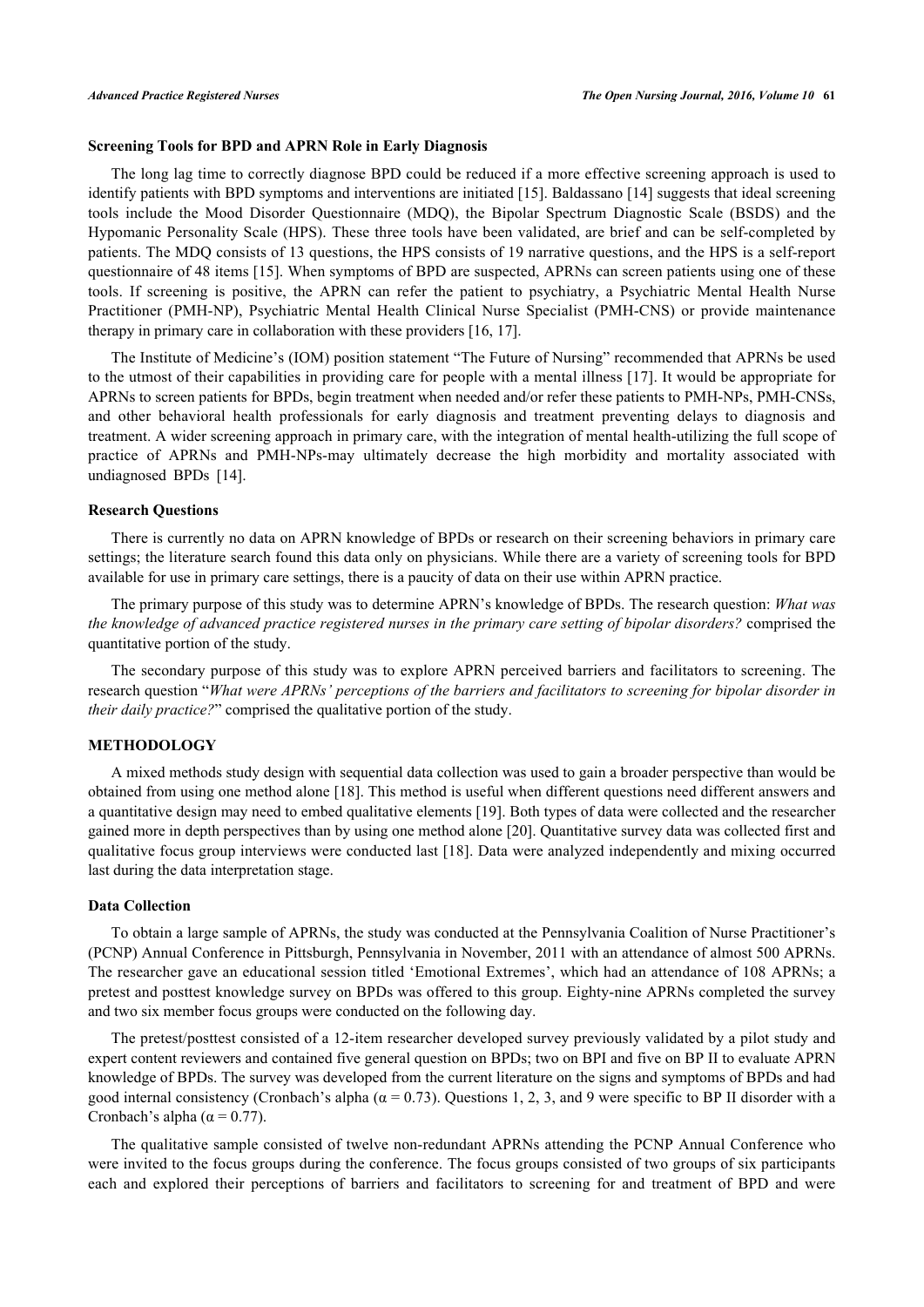conducted without any predetermined theoretical framework. Focus-group interviews used a voice recorder and previously piloted semi-structured survey questions. Data was analyzed using Atlas-ti 7.0.81 (1993-2012) computer assisted qualitative data software program (QDAS) coding process to develop themes and categories [[19\]](#page-12-3).

### **Protection of Human Subjects**

This mixed method study was approved by Drexel University Institutional Review Board as an exempt study and consent forms were not required. Confidentially and anonymity were maintained and no protected health information was recorded. Data obtained for the study were recorded by code numbers for data analysis.

# **Data Analysis**

Data analysis provided information on the knowledge level and behaviors of APRNs in their practices. To better characterize variables impacting APRN knowledge, demographics were used to estimate their relationship with knowledge scores. Analysis of variance was performed for APRN knowledge, practice in primary care and age. Descriptive statistics using IBM SPSS version 20 (1999 - 2011) used list-wise deletion to exclude missing values. Missing data was present in three of the 89 subjects and was limited to data point in these three subjects. The small number of missing did not support a meaningful evaluation of missingness and it was assumed to be missing completely at random (see Table **[1](#page-4-0)**).

Focus group data were analyzed using the constant comparative analysis method as described by Creswell [\[20\]](#page-12-4). Themes that emerged were developed through coding, memos, data reduction and synthesis using Atlas. Ti QDAS. The choices of validity procedures for the qualitative study were based on the criteria of Lincoln and Guba[[21](#page-12-5)] for establishing trustworthiness in qualitative research. These criteria include credibility, transferability, dependability, and confirmability [[21\]](#page-12-5).

Trustworthiness was established through the techniques of prolonged engagement in the field of study, persistent observation, peer debriefing, and member checking of the data analysis and themes. Member checking consists of taking the data interpretations back to the participants for confirmation of the accuracy and credibility of the information collected during the interviews. Because the participants of the focus groups were from a large geographic area of Pennsylvania, copies of the themes were mailed to the twelve participants. Of the two tables of themes (one for barriers and facilitators to screening, the other for treatment), that were mailed, eight were returned and accepted without changes.

A peer debriefing session was held by telephone call with a doctorally prepared qualitative researcher familiar with Atlas. Ti, and several areas of potential bias were identified and corrected. Two qualitative research experts served as peer auditors and reviewed the study documents (focus group transcripts and data analysis documents) to determine consistency and coherent logic throughout the inquiry. The peer auditors provided objective, expert feedback to the researcher, leading to better articulated findings. An external auditor thoroughly examined the audit trail consisting of the original focus group transcripts and data analysis documents. Automatic logs of coding changes were maintained by Atlas-ti and supported by an archive of project file backup. Atlas-ti allowed an audit trail to be maintained, tracking the development of analysis with annotations for major decisions and researcher input.

#### **RESULTS**

#### **Demographics**

#### *Survey Group*

The mean age of the eighty-nine APRNs for the survey was 49.9 years with an average of 10.9 years in practice. The demographics of this study sample were similar to the national demographics of APRNs in the U.S. for age and average years in practice at 49.5 and 12.2, respectively (American Association of Nurse Practitioners, 2014). Five percent of this sample was PMH-NPs, comparable to the national distribution of 3.2% (American Association of Nurse Practitioners, 2014). Demographics for seeing patients with depression, using the MDQ and screening behaviors are listed in Table **1**. The major differences in the forty-six APRNs practicing in primary care were that none were psychiatric NPs, 97.8% saw patients with depression and less than half screened for BPD. The forty APRNs not in primary care reported that 72.5% saw patients diagnosed with depression. Over 62% did not screen for BPDs; and 27.5% did screen for BPD.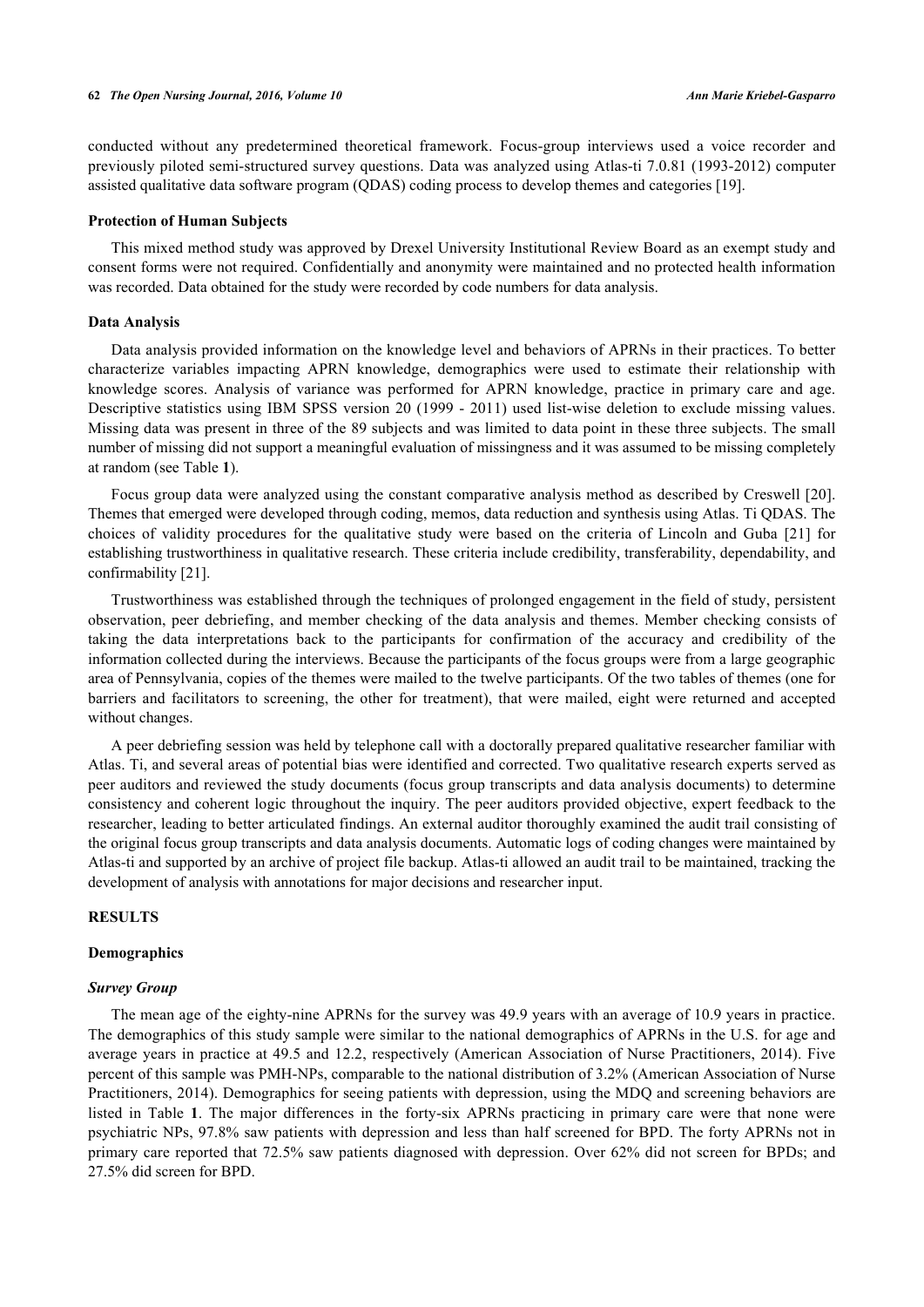# *Focus Group*

The mean age of the twelve focus group APRNs was 53.3 years with a mean of 13.5 years experience. This sample was slightly older with more years experience than the quantitative sample. The focus group also differed slightly from the national averages of 49.5 years for age, and 12.2 years in practice (American Association of Nurse Practitioners, 2014). All twelve APRNs reported their specialty as Family/Adult NP.

# **Survey Results**

# *Knowledge of Bipolar Disorders*

The differences in overall knowledge between APRNs in primary care and those not in primary care were evaluated using the mean scores and an independent sample *t*-test. Comparison of total survey scores for APRNs in primary care  $(M= 7.96, SD= 2.46; n = 46)$  and APRNs not in primary care  $(M=7.50, SD=2.75; n = 40)$  were not statistically significant  $(t (.81) = 84, p = 0.51)$ .

Analysis of variance was performed for APRN knowledge, practice in primary care, and age; between-subject factors revealed a main effect of screening for BPD on knowledge scores  $(F(1, 71)=13.34, p = <.001, p = 0.158)$ . The predicted interaction among age and practicing in primary care on knowledge scores was not significant  $(F(1, 71)$ =  $0.000, p=0.996$ .

# <span id="page-4-0"></span>**Table 1. Demographic and clinical characteristics of survey group (N=89).**

| Age                                                     | $\mathbf n$             | $\frac{0}{0}$ |  |  |
|---------------------------------------------------------|-------------------------|---------------|--|--|
| $29 - 38$                                               | 11                      | 12.2          |  |  |
| $39 - 44$                                               | 14                      | 15.7          |  |  |
| $45 - 50$                                               | 22                      | 24.7          |  |  |
| $52 - 57$                                               | 25                      | 28.1          |  |  |
| $59 - 63$                                               | 12                      | 13.3          |  |  |
| $65 - 69$                                               | $\overline{\mathbf{3}}$ | 3.3           |  |  |
| Missing                                                 | $\overline{2}$          | 2.2           |  |  |
| <b>Years in Practice as APRN</b>                        |                         |               |  |  |
| $<1 - 5$                                                | $27\,$                  | 30.6          |  |  |
| $6 - 10$                                                | 17                      | 19.3          |  |  |
| $11 - 16$                                               | $28\,$                  | 31.7          |  |  |
| $17 - 22$                                               | $\,8\,$                 | 9.0           |  |  |
| $23 - 29$                                               | $\overline{\mathbf{4}}$ | 4.4           |  |  |
| $30 - 34$                                               | $\overline{4}$          | 5.0           |  |  |
| Missing                                                 | $\mathbf{1}$            | 1.1           |  |  |
| Do you have a specialty as an APRN?                     |                         |               |  |  |
| Yes                                                     | $\bf 88$                | 98.9          |  |  |
| $\rm No$                                                | $\mathbf{1}$            | $1.1\,$       |  |  |
| If yes, what is your specialty?                         |                         |               |  |  |
| None                                                    | $\mathbf{1}$            | 1.1           |  |  |
| Adult/Family                                            | 56                      | 62.9          |  |  |
| Psychiatric                                             | $\sqrt{5}$              | 5.6           |  |  |
| Missing                                                 | $\overline{5}$          | 5.6           |  |  |
| Are you currently practicing in a primary care setting? |                         |               |  |  |
| Yes                                                     | 46                      | 51.7          |  |  |
| $\rm No$                                                | $40\,$                  | 44.9          |  |  |
| Missing                                                 | $\mathfrak{Z}$          | 3.4           |  |  |
| If yes, how many years in primary care?                 |                         |               |  |  |
| Valid skip (other practice areas)                       | 39                      | 43.8          |  |  |
| $1 - 5$                                                 | 14                      | 15.7          |  |  |
| $6 - 11$                                                | 14                      | 15.7          |  |  |
| $12 - 27$                                               | $\,8\,$                 | 8.8           |  |  |
| Missing                                                 | 14                      | 15.7          |  |  |
|                                                         |                         |               |  |  |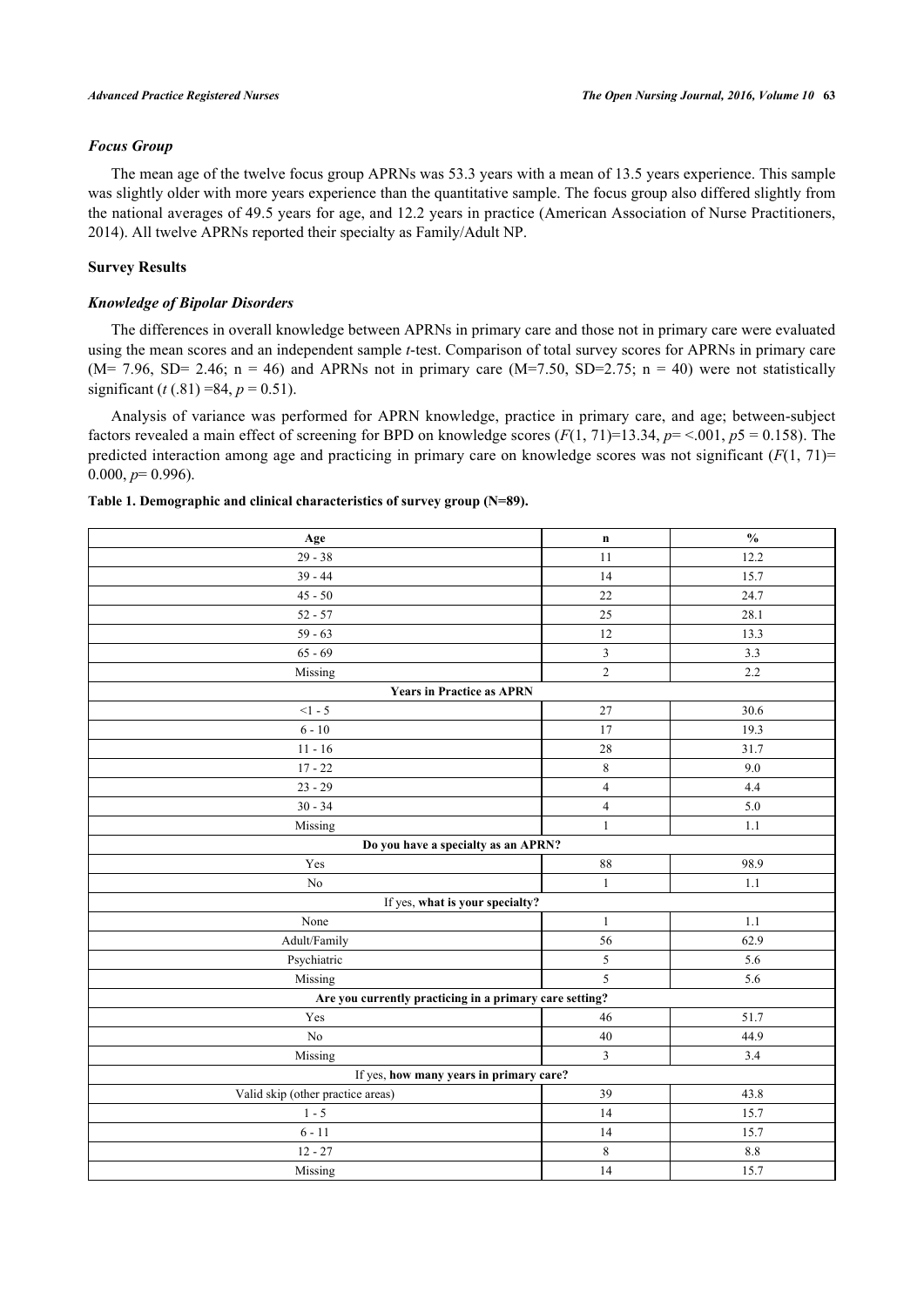# **64** *The Open Nursing Journal, 2016, Volume 10 Ann Marie Kriebel-Gasparro*

*(Table 1) contd.....*

| Age                                                                 | $\mathbf n$    | $\frac{0}{0}$ |  |
|---------------------------------------------------------------------|----------------|---------------|--|
| If not primary care, what practice setting?                         |                |               |  |
| Valid skipped questions (in primary care)                           | 47             | 52.8          |  |
| Pediatrics                                                          | 3              | 3.4           |  |
| Psychiatry                                                          | 8              | 9.0           |  |
| Acute care                                                          | $\tau$         | 7.9           |  |
| Education                                                           | 5              | 5.6           |  |
| Surgery                                                             | $\overline{4}$ | 4.5           |  |
| Occupational health                                                 | 5              | 5.6           |  |
| Women's health                                                      | $\overline{c}$ | 2.2           |  |
| ${\rm GI}$                                                          | $\overline{c}$ | 2.2           |  |
| Internal Medicine                                                   | $\overline{c}$ | 2.2           |  |
| Other                                                               | $\mathfrak{Z}$ | 3.4           |  |
| Missing                                                             | $\mathbf{1}$   | 1.2           |  |
| Are you a psychiatric NP?                                           |                |               |  |
| Yes                                                                 | 5              | 5.6           |  |
| N <sub>o</sub>                                                      | 84             | 94.4          |  |
| If yes, how many years in psychiatric practice?                     |                |               |  |
| Valid skip (not in psychiatric practice setting)                    | 83             | 93.3          |  |
| 4 years                                                             | $\mathbf{1}$   | 1.1           |  |
| 5 years                                                             | $\overline{c}$ | 2.2           |  |
| 7 years                                                             | $\mathbf{1}$   | 1.1           |  |
| 13 years                                                            | $\mathbf{1}$   | 1.1           |  |
| Missing                                                             | $\mathbf{1}$   | 1.1           |  |
| Do you see patients with depression in your practice?               |                |               |  |
| Yes                                                                 | 74             | 83.1          |  |
| $\rm No$                                                            | 11             | 12.4          |  |
| Missing                                                             | $\overline{4}$ | 4.5           |  |
| If yes, do you screen for bipolar disorder?                         |                |               |  |
| Valid skip                                                          | $\overline{4}$ | 4.5           |  |
| Yes                                                                 | 32             | 36.0          |  |
| N <sub>0</sub>                                                      | 49             | 55.1          |  |
| Missing                                                             | $\overline{4}$ | 4.5           |  |
| Do you use the MDQ to screen?                                       |                |               |  |
| Valid skip                                                          | $\overline{4}$ | 4.5           |  |
| $\rm No$                                                            | 53             | 59.6          |  |
| Yes                                                                 | 25             | 28.1          |  |
| Missing                                                             | $\overline{7}$ | 7.9           |  |
| What method of screening do you use for BPD?                        |                |               |  |
| Valid skip (do not see depressed patients)                          | $\overline{4}$ | 4.5           |  |
| Do not screen for BPD                                               | 48             | 53.9          |  |
| <b>MDQ</b>                                                          | $22\,$         | 24.7          |  |
| Interview (unstructured)                                            | $\overline{7}$ | 7.9           |  |
| PHQ-9                                                               | $\overline{c}$ | 2.2           |  |
| $\sf{CES}\text{-}10$                                                | $\mathbf{1}$   | 1.1           |  |
| Missing                                                             | 5              | 5.6           |  |
| Approximately how many patients do you see monthly with depression? |                |               |  |
| None                                                                | $\overline{4}$ | 4.5           |  |
| $3 - 9$                                                             | 13             | 14.6          |  |
| $10 - 20$                                                           | 33             | 37.0          |  |
| $25 - 35$                                                           | $\overline{9}$ | 10.0          |  |
| $40 - 60$                                                           | $\,8\,$        | 8.9           |  |
|                                                                     |                |               |  |
| $75 - 90$                                                           | $\overline{2}$ | 2.2           |  |
| $150 - 360$                                                         | $\overline{4}$ | 4.4           |  |
| Missing                                                             | 10             | 11.2          |  |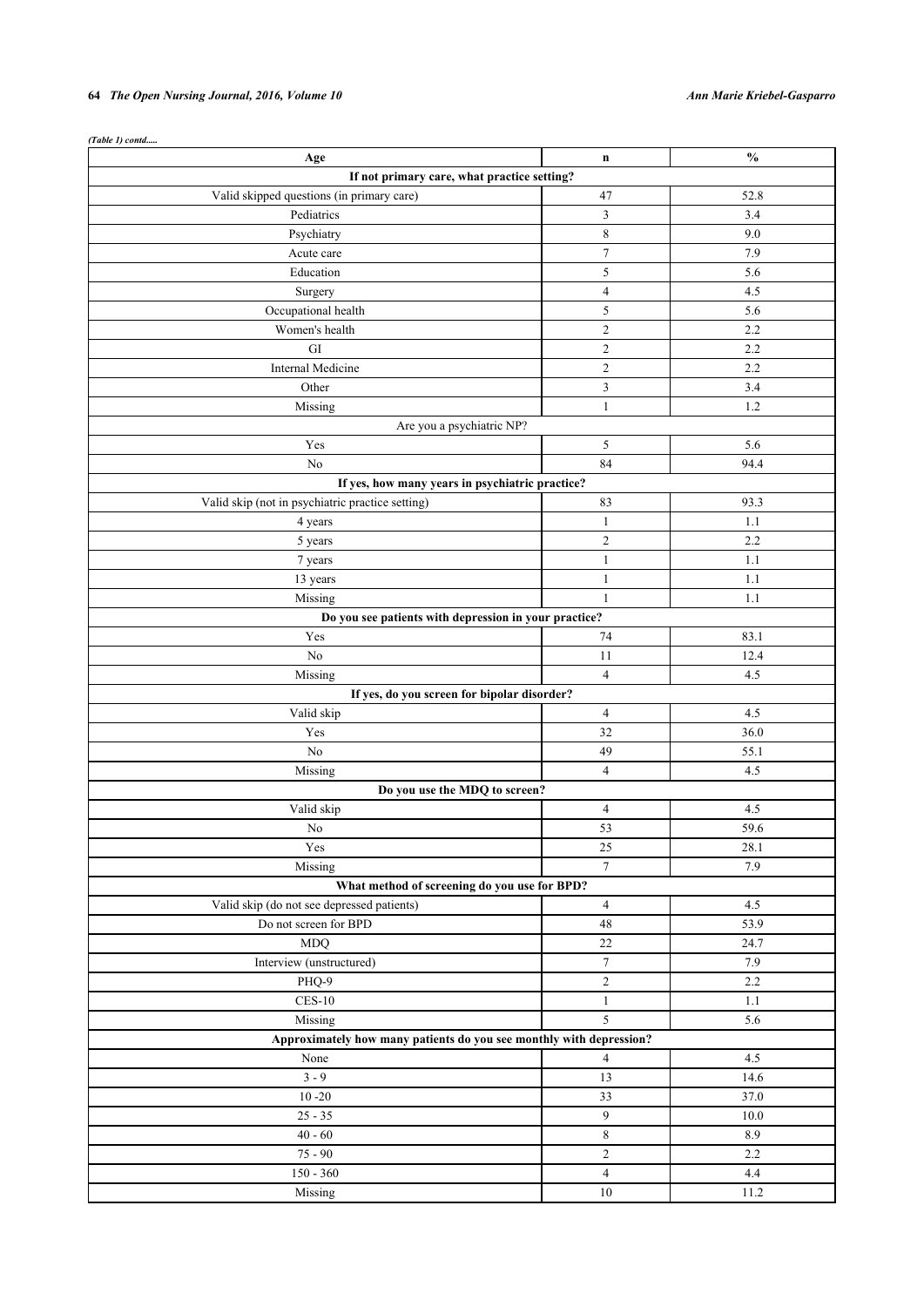There was a significant relationship between APRN years of practice in primary care on knowledge scores (*F*(7, 21)  $= 3.27$ ,  $p = 0.016$ ), the more years practiced in primary care, the higher the BPD knowledge scores. There was no significant relationship between knowledge scores and APRN use of the Mood Disorder Questionnaire (*F*(7, 21)  $=0.930, p = 0.504$ ) or on the number of depressed patients seen by the APRN monthly on knowledge scores ( $F(7, 21)$ )  $=2.09, p=0.09$ ).

The major finding from the quantitative survey of APRN knowledge of BPDs was that there was no statistically significant difference between APRNs who practiced in primary care *versus* those who did not practice in primary care (Table **[2](#page-6-0)**); this was contradictory to the investigators original assumption that APRNs practicing in primary care would have more knowledge of BPDs. The knowledge survey results indicated that APRNs in both primary care and nonprimary care practices have similar insufficient knowledge of BPDs; especially of BPD II. The low scores on questions 1, 2, 3, 4, 9, and 11 (particular to knowledge of BPD II) indicated that all APRNs, regardless of practice area in this study, had less than 50% knowledge of BPD II (See Table **[3](#page-7-0)**). The next most significant finding was that 83.1% (n=74) of all of the APRNs stated they saw patients with a diagnosis of depression in their practices, but 55.1% (n=49) admitted they did not screen these patients for BPDs.

Chi-square tests of independence were performed to examine the following relationships with no statistical significance:

- The effect of screening behaviors of APRNs in primary care on knowledge scores
- Knowledge survey scores between APRNs that practiced in primary care and those who did not practice in primary care

The effect of screening behaviors for APRNs not in primary care on knowledge scores showed no significant differences for questions [3](#page-7-0)-8 and 10-12 (Table 3). There was a significant difference at the  $p < 0.001$  level for questions 1, 2, and 9; which related to knowledge of BPD II disorders (Table **[2](#page-6-0)**).

# **Focus Group Themes**

Focus group themes were developed without a preconceived theoretical foundation. Themes were sorted by prevalence of quotations on the topics of screening and treatment of depression and BPDs (see Table**4**).

#### *Facilitators for Screening*

Focus group data analysis revealed the top five themes in descending prevalence for facilitators to screening: 1) Availability of the screening tool, 2) Therapeutic relationships with patients, 3) Knowing the symptoms of BPD and when to screen, 4) Accessible psychiatric referral systems in place and 5) APRN personal experiences with BPD.

Availability of screening tools, including electronic medical record (EMR) reminders, were cited as powerful facilitators to screening patients, even during a busy day. One APRN practicing in a primary care clinic remarked:

# <span id="page-6-0"></span>Table 2. Percent correct for knowledge of BPDs survey of APRNs per question  $(N = 89)$ .

|                                                                                            | % Correct | $\boldsymbol{f}$<br>$\mathbf{n} =$ | Missing      |
|--------------------------------------------------------------------------------------------|-----------|------------------------------------|--------------|
| [O1: BPD I has more severe mania (true).                                                   | 42.7      | 38                                 | $\Omega$     |
| [Q2: BPD II has more depression than BP1 (true).                                           | 36.0      | 32                                 | $\theta$     |
| [O3: Higher Risk of Suicide in BPD II than BPD I (true).                                   | 38.2      | 34                                 |              |
| [Q4: BPD II often misdiagnosed as depression (true).                                       | 76.4      | 68                                 | $\Omega$     |
| Q5: The MDQ is a screening tool for bipolar disorder (true).                               | 73.0      | 65                                 |              |
| Q6: BPD I includes psychosis, homicidal or suicidal ideations (true).                      | 52.8      | 47                                 |              |
| Q7: Mania is a state of being excessively happy (false).                                   | 60.7      | 54                                 | $\mathbf{0}$ |
| Q8: Bipolar symptoms are often missed in primary care (true)                               | 95.5      | 85                                 | $\Omega$     |
| Q9: BPD II often requires hospitalization for severe mania (false).                        | 43.8      | 39                                 | $\Omega$     |
| [Q10: BPDs can be cured with medication and treatment (false).                             | 76.4      | 68                                 | $\mathbf{0}$ |
| $Q11$ : Individuals with BPD often wait 10 years or longer for a correct diagnosis (true). | 93.3      | 83                                 | $\Omega$     |
| [Q12: One of the benefits of screening for BPDs is decreasing the risk of suicide (true).  | 87.6      | 78                                 | $\Omega$     |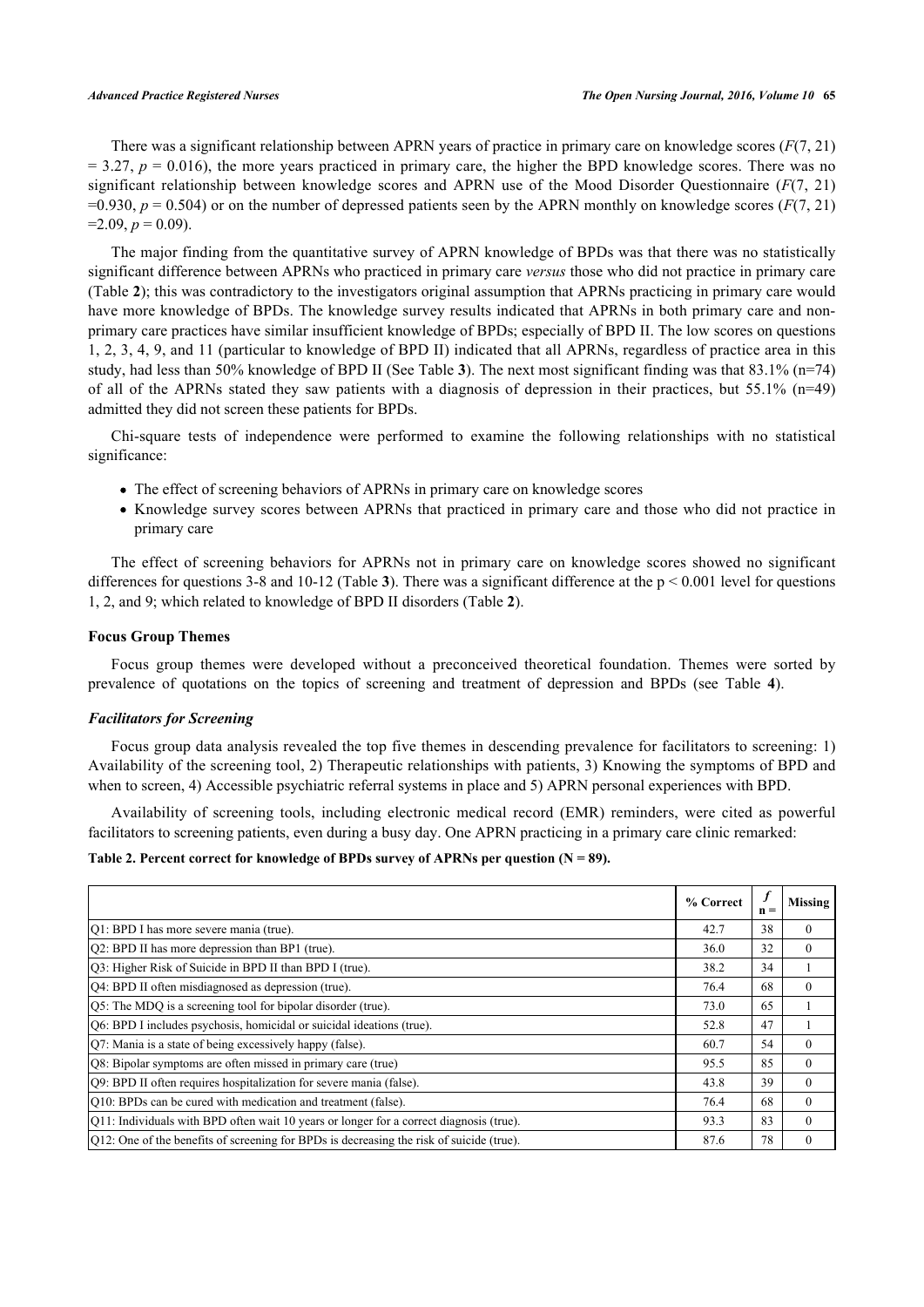|                     | <b>Does Not Screen</b> | <b>Screens for BPD</b> |          | X2    | Sig   |
|---------------------|------------------------|------------------------|----------|-------|-------|
| Not in primary care | 51.0%<br>$n=25$        | 34.4%<br>$n=11$        | $N = 36$ | 0.172 | 0.141 |
| In Primary Care     | 49.0%<br>$n = 24$      | 65.6%<br>$n=21$        | $N = 45$ |       |       |

#### <span id="page-7-0"></span>**Table 3. Number of APRNs that Screen or do not Screen in primary care vs not in primary care (Missing = 8).**

"We have the PHQ-9 scale for depression-I use that a lot, mainly because it's in our computerized system (EMR) . . . but we also have hard copies (the MDQ) so people can read it . . . if they give any indication that they might be BP, I have them (fill out the MDO). . we have it right in the room, I ask them, please fill this questionnaire out."

The second major theme was therapeutic relationships. One APRN stated how important it was to develop a relationship with her patients before asking about mood disorders:

"Yeah, I've learned over the years, and especially, I target those people that are BP, and you don't want to broach that subject the first time you see them. . you want to develop a relationship with them. . and then you just say, how's your mood been?"

#### **Barriers to Screening**

Barriers were described as tools not being available, the APRN did not always think of it or felt uncomfortable with screening. Some preferred to have psychiatry do the screening, especially for BPD. Although the majority stated they could screen for depression, many admitted they did not perform screening with all patients. Themes for barriers to screening are listed in descending prevalence: 1) APRN forgetting or not sure when to screen, 2) Patient reluctance to complain of symptoms (fear of stigma) and 3) Shortage of time in a typical visit and shortage of primary care providersnecessitating rushed visits without time for more screenings. One APRN noted that many of her patients do not want to 'hear that they may have BPD because of the stigma of having a mental disorder'. As one APRN stated:

"I just ask 'how's your mood been?'. . . and you may get all kinds of different answers. Because it's amazing how many people won't tell you how they're feeling, they won't want to bring it up . . . some of them will say, 'oh, I'm ok-I'm doin' ok'; and some of them sigh right away . . . and say 'sometimes I feel blue' and I say, what do you mean by that?"

Another APRN reflected on time limits experienced in daily practice:

"There's something else, you know, the 15-20 min appointment is not enough (for more screening)."

# *Facilitators for Treatment*

The four most cited facilitators for treatment of BPD in descending prevalence were:1) Integrated mental health or referral systems in place, 2) APRN knowledge/education of BPDs, 3) APRN comfort treating BPDs and 4) Patients having insurance or funding to obtain treatment. Having integrated mental health or referral systems in place was the most common theme as a facilitator for treatment of BPDs. Many APRNs stated having mental health providers integrated into their practice was an important facilitator to screening and treating BPD.

One APRN remarked:

"We have integrated (services)-it's a health and wellness center, so we have counseling and psych with health services-(patients) get counseling, see the psychiatrist . . . and the medical people do medication management, it's all integrated. Our director is a psych CNS-who has done a lot of presentations about our model-how good it is having all the services under one umbrella; coordination of care, multidisciplinary meetings every week on anybody in those services."

#### *Barriers to Treatment*

The six themes in descending prevalence relating to barriers to treatment were: 1) Patients have no insurance, 2) APRN lack of knowledge or need for education, 3) (Patient) side effects of treatment, 4) Patient lack of insight regarding mental illness, 5) Long wait for treatment and 6) Misdiagnosis of BPD as depression. A major theme was APRN lack of knowledge of BPDs and the need for education. Several APRNs voiced concern over not having enough knowledge about BPD to start medications; and one NP commented: "They (BP patients) are well beyond my area of expertise. . ." One NP responded to the researcher's question, 'Do you feel that NPs know enough about BPD?' as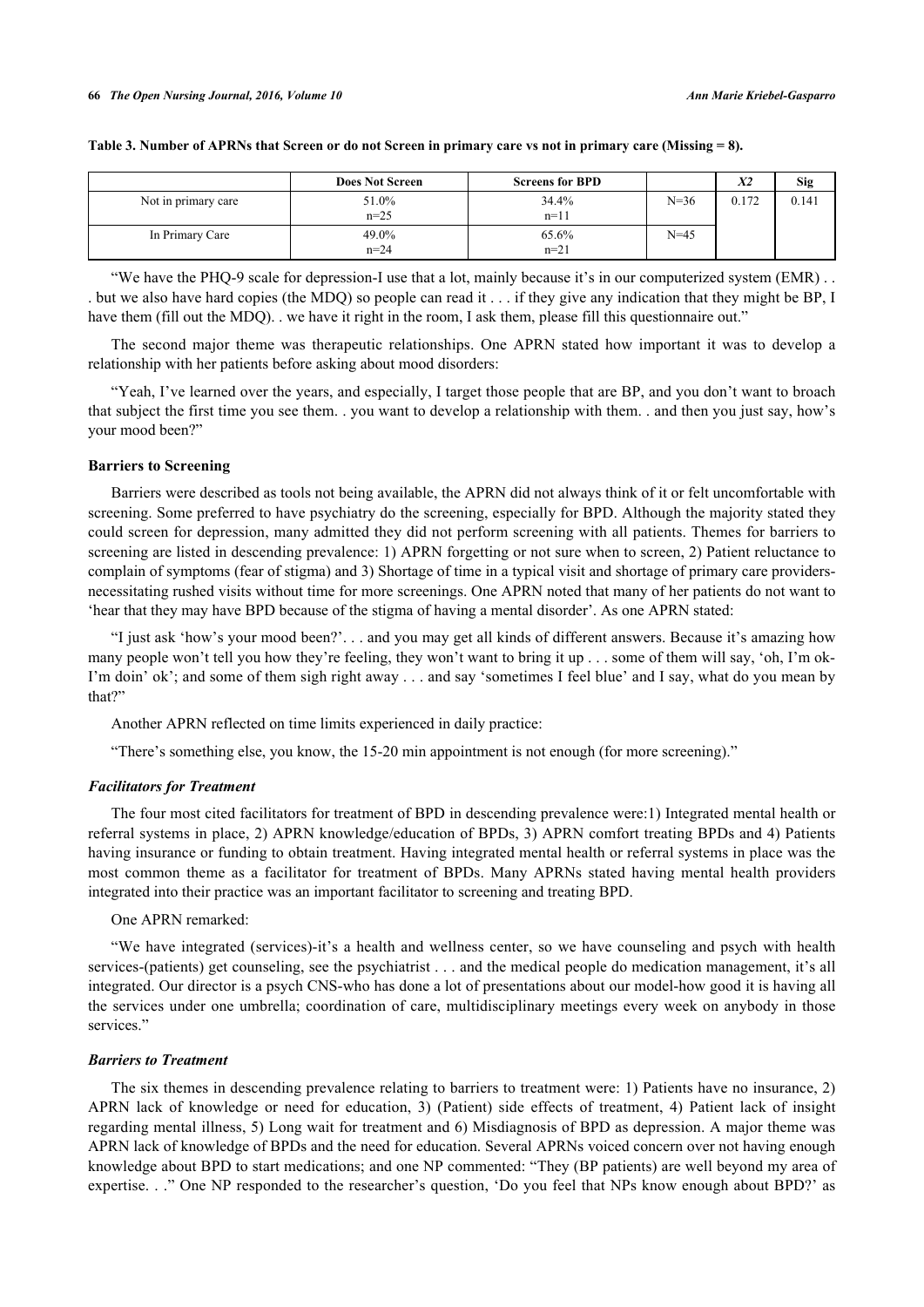# follows:

"I don't think so-and the thing that really bugs me is when the drug companies give . . . those half day seminars . . . you're not going to tell me in a half a day what I'm going to have to learn to take care of these patients, I feel like I really need a lot more to take care of them."

Another APRN shared the following:

"(Because of) horrible mental health services-we (NPs) have to learn, we put patients on meds and stabilize them, have the PCPs follow them, when they finally get to psychiatry-they are stable or just get fine-tuned with meds everyone is happy with this system."

# **DISCUSSION**

Results of the quantitative survey showed this sample of APRNs had insufficient knowledge of BPDs and was confirmed by statements made by APRNs in the focus groups. These results were similar to the literature that found providers in primary care had little knowledge of BPDs or training in management of mental disorders. In addition, the survey results found the majority of APRNs saw patients with depression, whether practicing in primary care or other areas, yet most were not screening these patients for BPD. This finding coincides with the literature that most primary care providers do not screen patients with depression for BPDs [\[22](#page-12-6)].

Analysis of the themes of both facilitators and barriers identified several themes that were diametrical opposites; for example, a common theme of a barrier to screening was *lack of knowledge of BPDs*; and a commonly mentioned facilitator to screening was the NP knowing *the symptoms of BPD and knowing when screening* would be appropriate. Another example was APRN identification of a *lack of patient insurance* as a barrier to treatment; in contrast to the patient *having insurance* as a facilitator to treatment for BPDs.

#### **Limitations of Study**

Participants were limited to APRNs who were members of the PCNP attending the Annual Conference in the year 2011. APRNs with missing data sets were included in the study; intent to treat protocol was used to include the participants who did not complete all of the data  $(n = 3)$ . The reasons APRNs in non-primary care practices were screening depressed patients for BPDs was not explored in the focus groups and suggests an area for further research.

The results of this study supports the integration of mental health services into primary care; more specifically, optimizing the skills of PMH-NP or PMH-CNSs to providing mental health services in primary care settings in collaboration with APRNs and other PCPs.

Before this integration can take place, APRNs, by their own admission, need more education on the presentation and management of BPDs in the primary care setting.

| <b>Facilitators</b>                                 |                              | <b>Barriers</b>                                            |                              |  |
|-----------------------------------------------------|------------------------------|------------------------------------------------------------|------------------------------|--|
| Screening                                           | <b>Treatment</b>             | Screening                                                  | <b>Treatment</b>             |  |
| 1. Availability of screening                        | 1. Integrated mental health  | 1. APRN forgetting or not sure 1. Patients have no         |                              |  |
| tool                                                | or referral systems in place | when to screen                                             | linsurance                   |  |
| 2. Therapeutic relationships                        | 2. APRN knowledge $\&$       | 2. Patient reluctance to                                   | 2. APRN lack of knowledge    |  |
| with patients                                       | education of BPDs            | complain of symptoms (fear of or need for education        |                              |  |
| 3. Knowing the symptoms of 3. APRN comfort treating |                              | stigma)                                                    | 3. (Patient) side effects of |  |
| BPD and when to screen                              | <b>BPDs</b>                  | 3. Shortage of time in a typical treatment                 |                              |  |
| 4. Accessible psychiatric                           |                              | 4. Patients having insurance visit and shortage of primary | 4. Patient lack of insight   |  |
| referral systems in place                           | or funding to obtain         | care providers                                             | regarding mental illness     |  |
| 5. Accessible psychiatric                           | <b>Itreatment</b>            |                                                            | 5. Long wait for treatment   |  |
| referral systems in place                           |                              |                                                            | 6. Misdiagnosis of BPD as    |  |
|                                                     |                              |                                                            | depression                   |  |

<span id="page-8-0"></span>**Table 4. Themes of facilitators and barriers for screening and treatment.**

In accordance with The Robert Wood Johnson Foundation (RWJF) and the Institute of Medicine (IOM) initiative, 'The Future of Nursing: Leading Change, Advancing Health', nurses should practice to the full extent of their education and training. Screening for and management of mental health conditions in primary care is in alignment with this initiative [[23\]](#page-12-7). APRNs in partnership with PMH-NPs can have a direct impact on reducing the morbidity and mortality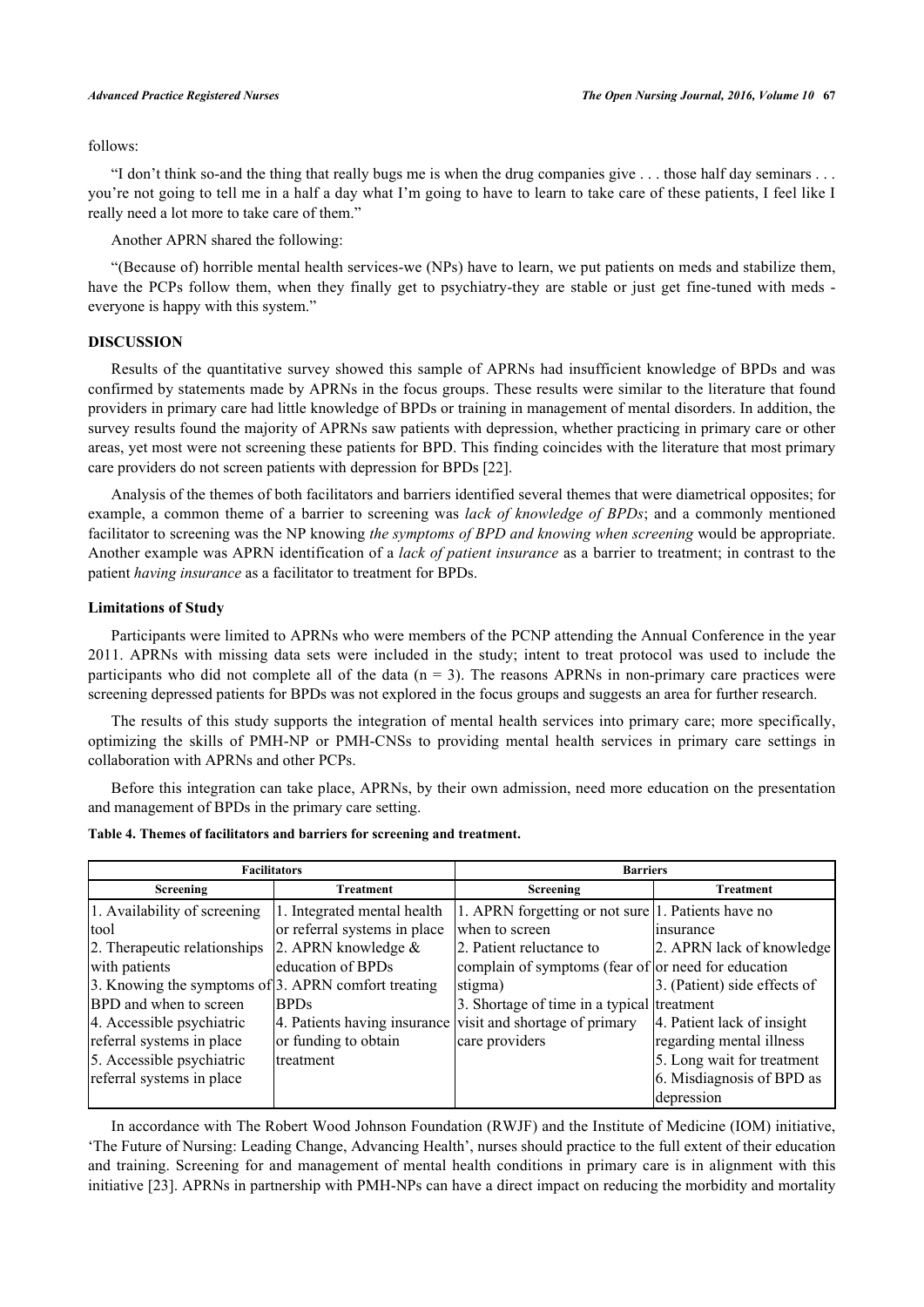of undiagnosed BPDs by implementing screening practices for all patients with a known diagnosis of depression in primary care practice through innovative strategies.

# **IMPLICATIONS FOR NURSING**

#### **Innovations in Mental Health Care Critically Needed**

Integration of mental health into primary care is one innovation that is critical given the high prevalence of mental illness, the interconnectedness of mental and medical illness, the difficulty in getting patients to follow up in separate places and the limited availability of specialized mental health services.

#### *Patient Centered Medical Homes*

The medical home concept is the centerpiece of health care reform and should be accessible, comprehensive, person-centered, and compassionate. These goals cannot be achieved if there is no mental health in the medical home. "There is no health without mental health," said Dr David Satcher in his first Surgeon General's report on mental health [\[24](#page-12-8)]. APRNs specialized in primary care and mental health need to be proactive in leading Patient-Centered Medical Home (PCMH) initiatives to remain at the forefront of providing cost-effective and comprehensive screening, wellness care and disease management and to ensure mental health is integrated into the PCMH.

As the need for mental health screening and services increases, APRNs, PMH-NPs and PMH-CNSs need to be on the forefront of developing and leading Psychiatric Patient-Centered Medical Homes (PPCMH) [[25\]](#page-12-9). The concept of PPCMH needs to be embraced and embedded within primary care practices, where mental health experts (psychiatrist or PMH-NP), social workers trained in mental health and counselors are on site or available to evaluate patients and provide diagnosis and treatment [[25](#page-12-9) - [28\]](#page-12-10).

### *Innovations Using Technology*

Telehealth has the potential to improve clinical care of people with BPDs in many settings-rural, urban, and undeveloped countries, and improve the global shortage of health professionals through collaboration and training [[29\]](#page-12-11). Many individuals with BPD actively seek information and support online, and find the internet more helpful than information from printed sources or healthcare providers [[30](#page-12-12), [31\]](#page-12-13). Hogan and colleagues found the internet the most popular source of information for people with mental health problems [[32](#page-12-14), [33\]](#page-12-15). Research suggests online is preferred over face-to-face interaction because of the ease of accessing advice, reduced stigma, avoiding a mental health record and more willingness to self-disclose online [\[34](#page-12-16)].

Innovations using Telehealth modalities are needed to create collaborative programs that connect BP individuals to primary care providers and psychiatric care and can include real-time screening of patients with depression at home or in office waiting areas. These initiatives can reduce the lag times to screening and diagnosis. APRNs and PMH-NPs and CNSs are ideally situated to lead this innovation.

Another innovation is e-therapy-a licensed mental health care professional providing mental health services *via* email, video conferencing, virtual reality technology, chat technology or any combination of these. The use of e-therapy has been rapidly expanding with growing evidence that provision of mental health services over the internet is clinically efficacious and cost effective. Current literature on the therapeutic relationships in e-therapy is scant [[35\]](#page-12-17) and should be further researched by APRNs and PMH-NPs.

APRNs can lead the development of smart collaborations using innovative use of electronic health records (EHRs) and iPad applications to incorporate screening tools for recognition of BPDs, educational apps for patients and family members on symptoms, management and life-long care of BPD [\[28](#page-12-10)].

# *Innovations in APRN Education*

APRN education needs to focus on collaborative or shared care models, in which joint consultations between primary care providers and mental health specialists occur in clinical programs and practice to provide ongoing training and education. Interprofessional education for BPD should consider the use of simulation technology in nursing curricula to provide opportunities for nursing, medical, social work and therapy students in the recognition, screening and care of BPD patients.

APRNs in this study identified they need more education on BPDs. Didactic curricula and clinical practicums for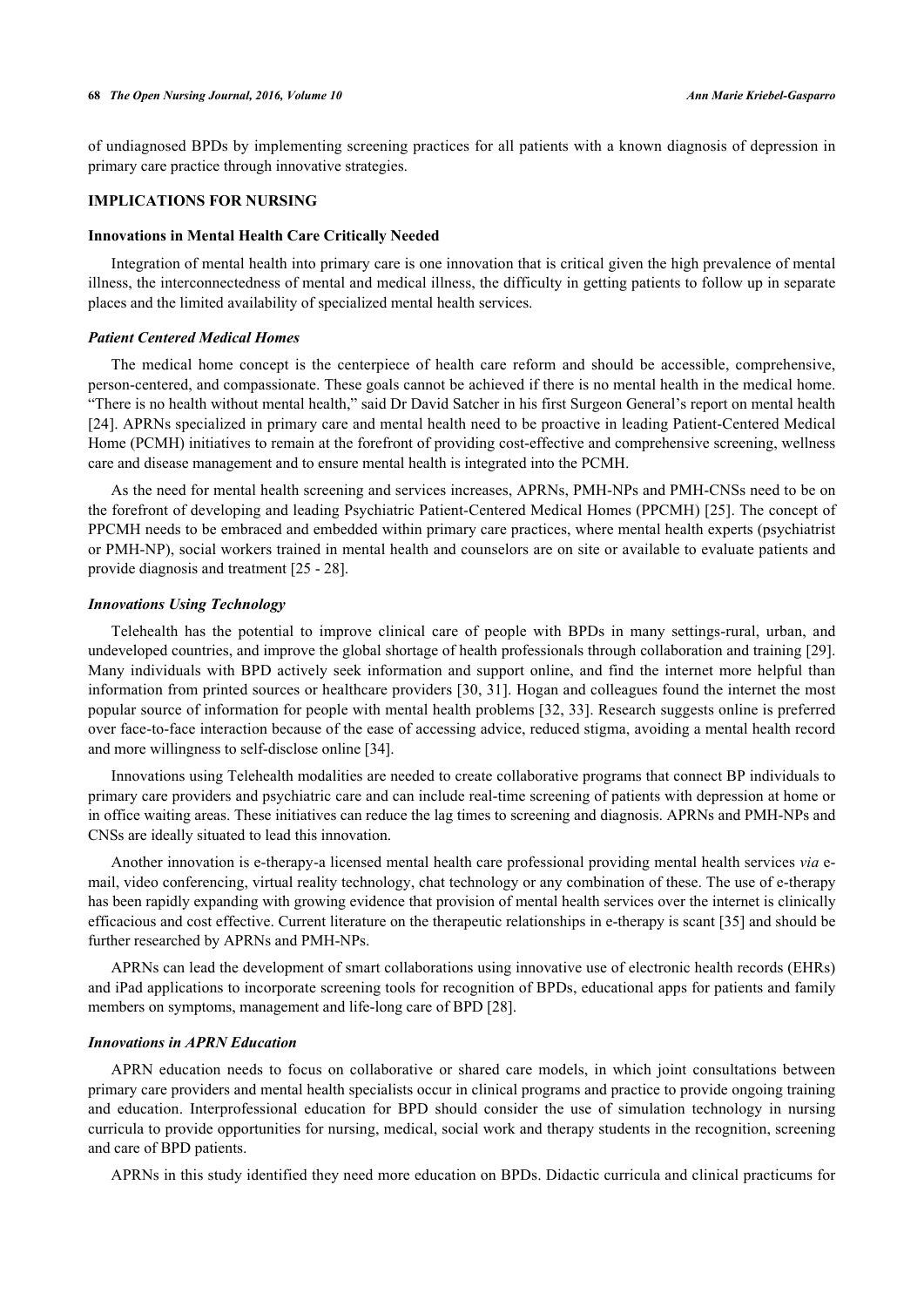APRN education need to incorporate screening, management and appropriate referral strategies for BPD, as well as other chronic mental health disorders. There is also a need for training programs for APRNs who are already practicing and should include graduate level courses in the management of psychiatric disorders most commonly encountered in primary care. The implementation of these strategies can reduce the long lag time in diagnosis and treatment for these individuals.

#### **CONCLUSION**

The psychiatric literature for more than two decades has reiterated that patients with depression need to be screened for BPD in primary care settings [[36](#page-12-18) - [38\]](#page-12-19). BPD continues to be overlooked and not treated; or misdiagnosed and inappropriately treated as depression. Failure to identify symptoms of BPD can lead to the prescription of antidepressants, the induction of rapid cycling, mania, mixed states and treatment resistance [[39\]](#page-12-20). More recently, studies have focused on primary care practices needing to screen for BPD [[40](#page-12-21) - [42\]](#page-13-0), but the barriers remain that primary care providers often lack the time and training to screen for BPDs [\[39](#page-12-20)], barriers that were voiced by the APRNs in this study.

# **Closing the Gap**

The results of this study show that APRN screening behaviors are inconsistent at best; and in most cases, not done at all. There continues to be a significant gap between psychiatry, the psychiatric literature and primary care. There are some signs the gap is closing as more research is focused on screening and managing BPDs in primary care settings [\[43](#page-13-1)] by both psychiatric and primary care practices; and this situation is promising [\[27](#page-12-22)].

# **APRNs as Gatekeepers for BPD Screening**

Unfortunately, interest in screening for BPDs is not as evident in the nursing community. As of the date of this writing, few publications were found authored by either nurses or APRNs on the subject of screening for BPDs. The results of this study indicated nurses are most often not aware of BPDs, or in many cases, if they are aware, they often knowingly turn a 'blind eye' to these patients if they feel they do not know enough to treat or have no resources to refer or manage them. The focus group APRNs stated they did not have the education or knowledge to manage patients with BPDs, which the knowledge survey scores corroborated.

A surprising majority of APRNs had less than 50% knowledge of BPD II disorders; a concern of magnitude in light of the public health costs of the morbidity and mortality of BPDs. There is a plethora of research indicating BPDs are underdiagnosed or misdiagnosed and not treated for years, and that primary care providers-including APRNs-need to be the gatekeepers of screening for this disorder if it is to be diagnosed and treated in a timely and cost effective manner. The gap between the BPD patient and psychiatric care must be filled by primary care providers. APRNs and PMH-NPs can and should be one of the primary care providers to fill this gap.

# **Public Health Impact**

BPD continues to be a significant public health crisis in the U.S. [[1](#page-11-0)[, 44](#page-13-2), [45\]](#page-13-3). Untreated BPD will continue to be a source of completed suicides; and unless more patients with a known diagnosis of depression are specifically screened, these suicides will continue and most likely increase [\[46](#page-13-4) - [48](#page-13-5)]. There is a critical need for more PMH-NPs (3.2%) (American Association of Nurse Practitioners, 2014) to care for the increasing numbers of individuals in the U.S. and globally with mental health needs.

Screening is a necessary first step that needs to be implemented in primary care for the purpose of preventing suicides, but also to improve the quality of life for individuals who are often not aware that they have BPD [[49](#page-13-6) - [52\]](#page-13-7). It is usually only though concerted screening efforts that individuals with the 'softer' type of BPD, such as BPD II, are identified [[53\]](#page-13-8).

This is the first study that has looked at the knowledge and screening behaviors of APRNs in primary care of BPDs, as well as their perceptions of facilitators and barriers to screening or treating BPD. The focus groups identified multiple barriers that will require innovative policy and system changes to rectify (i.e. the uninsured). Other barriers would require little effort to remove; such as adding the screening questions to the EMR, or having the paper survey in the room.

# **Future Research**

Several questions remain unanswered by this study, and must therefore be left for future research, such as why do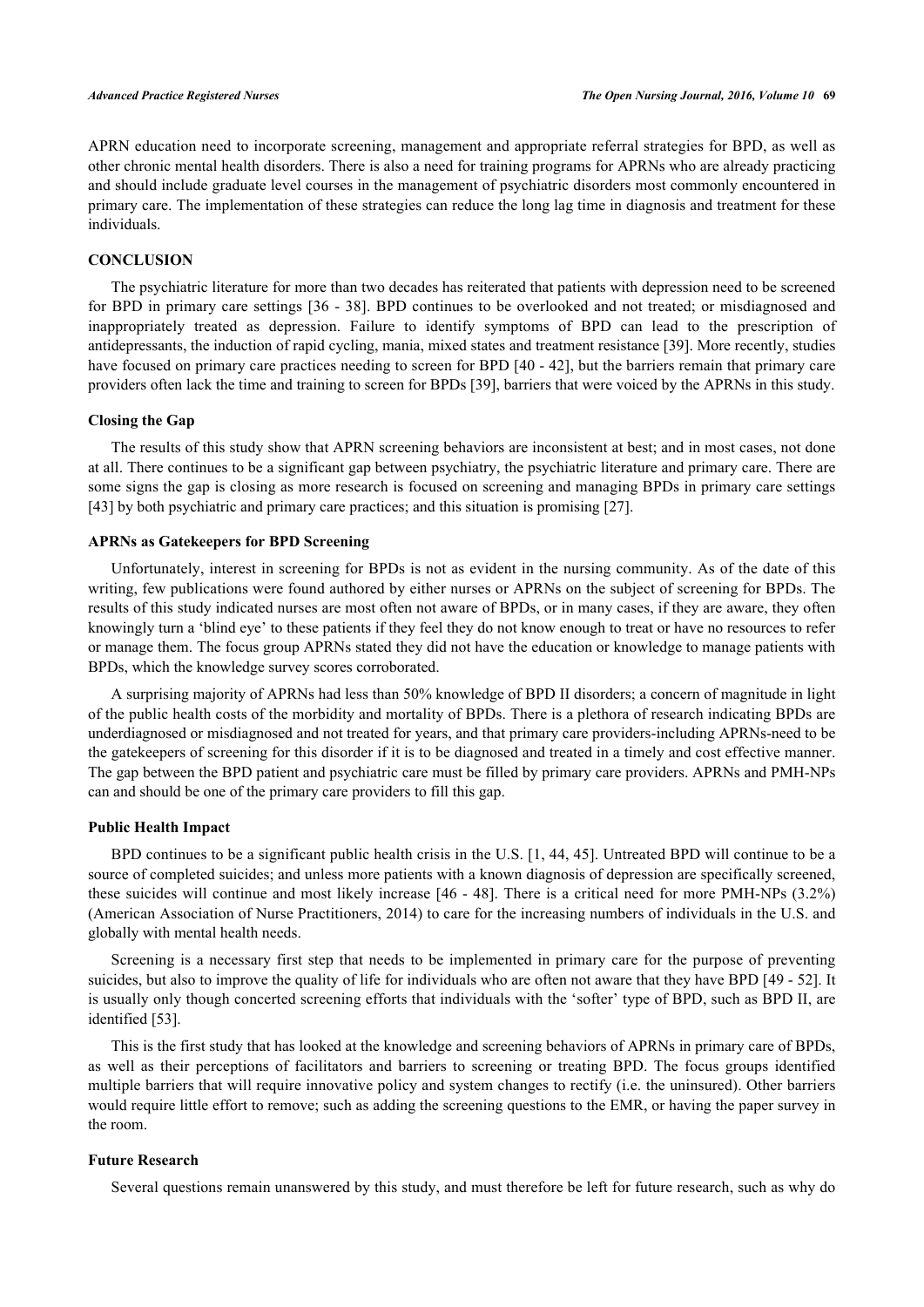some APRNs have more knowledge of BPDs than others, when most stated they had insufficient experience or education? Another question that arose was-would primary care providers, including APRNs, screen for BPD if the US Preventive Services Task Force recommended it? Another area for future research is the hypothesis that primary care APRNs can increase the detection of BPDs and refer these patients to psychiatric care or PMH-NPs and thus reduce the cost burden of undiagnosed or misdiagnosed BPDs, in addition to decreasing the high rates of suicides in BPDs. Considering the high prevalence and global burden of BPDs, further research needs to explore the knowledge and screening behaviors of nurses and APRNs globally. Efforts need to be focused on nursing and APRN education on BPDs and mental health issues globally as this is a worldwide public health need.

# **CONFLICT OF INTEREST**

The author confirms that this article content has no conflict of interest.

# **ACKNOWLEDGEMENTS**

The author warmly acknowledges H. Michael Dreher, PhD, RN, for overall assistance with the development of the study design, and Thomas L. Hardie, Ed.D, RN, PMHCNS-BC for assistance with the quantitative study design and statistical analysis.

# **REFERENCES**

<span id="page-11-0"></span>[1] Keck PE Jr, Kessler RC, Ross R. Clinical and economic effects of unrecognized or inadequately treated bipolar disorder. J Psychiatr Pract  $2008: 14(2)(\text{Sunpl} \cdot 2) \cdot 31-8$ 

[\[http://dx.doi.org/10.1097/01.pra.0000320124.91799.2a\]](http://dx.doi.org/10.1097/01.pra.0000320124.91799.2a) [PMID: [18677197](http://www.ncbi.nlm.nih.gov/pubmed/18677197)]

- <span id="page-11-1"></span>[2] Hogan MF, Sederer LI, Smith TE, Nossel IR. Making room for mental health in the medical home. Prev Chronic Dis 2010; 7(6): A132. [PMID: [20950539\]](http://www.ncbi.nlm.nih.gov/pubmed/20950539)
- <span id="page-11-2"></span>[3] Merikangas KR, Akiskal HS, Angst J, *et al.* Lifetime and 12-month prevalence of bipolar spectrum disorder in the National Comorbidity Survey replication. Arch Gen Psychiatry 2007; 64(5): 543-52. [\[http://dx.doi.org/10.1001/archpsyc.64.5.543](http://dx.doi.org/10.1001/archpsyc.64.5.543)] [PMID: [17485606\]](http://www.ncbi.nlm.nih.gov/pubmed/17485606)
- <span id="page-11-3"></span>[4] American Psychiatric Association Diagnostic and Statistical Manual of Mental Disorders-V: Am Psychiatr Assoc 2013.
- <span id="page-11-4"></span>[5] Smith DJ, Griffiths E, Kelly M, Hood K, Craddock N, Simpson SA. Unrecognised bipolar disorder in primary care patients with depression. Br J Psychiatry 2011; 199(1): 49-56. [\[http://dx.doi.org/10.1192/bjp.bp.110.083840](http://dx.doi.org/10.1192/bjp.bp.110.083840)] [PMID: [21292927\]](http://www.ncbi.nlm.nih.gov/pubmed/21292927)
- <span id="page-11-5"></span>[6] Gore FM, Bloem PJ, Patton GC, *et al.* Global burden of disease in young people aged 10-24 years: a systematic analysis. Lancet 2011; 377(9783): 2093-102.

[\[http://dx.doi.org/10.1016/S0140-6736\(11\)60512-6\]](http://dx.doi.org/10.1016/S0140-6736(11)60512-6) [PMID: [21652063](http://www.ncbi.nlm.nih.gov/pubmed/21652063)]

- <span id="page-11-6"></span>[7] World Health Organization Global Burden of Disease 2012. Available from: [http://www.who.int/healthinfo/global\\_burden\\_dis ease/gbd/en/](http://www.who.int/healthinfo/global_burden_dis%20ease/gbd/en/) Global Burden of Disease 2012.
- <span id="page-11-7"></span>[8] Laursen TM. Life expectancy among persons with schizophrenia or bipolar affective disorder. Schizophr Res 2011; 131(1-3): 101-4. [\[http://dx.doi.org/10.1016/j.schres.2011.06.008](http://dx.doi.org/10.1016/j.schres.2011.06.008)] [PMID: [21741216\]](http://www.ncbi.nlm.nih.gov/pubmed/21741216)
- <span id="page-11-8"></span>[9] Latalova K, Kamaradova D, Prasko J. Suicide in bipolar disorder: a review. Psychiatr Danub 2014; 26(2): 108-14. [PMID: [24909246\]](http://www.ncbi.nlm.nih.gov/pubmed/24909246)
- <span id="page-11-9"></span>[10] Courtet P, Samalin L, Olié E. Antidepressants in bipolar disorder. Encephale 2011; 37(Suppl. 3): S196-202. [\[http://dx.doi.org/10.1016/S0013-7006\(11\)70053-7\]](http://dx.doi.org/10.1016/S0013-7006(11)70053-7) [PMID: [22212875](http://www.ncbi.nlm.nih.gov/pubmed/22212875)]
- <span id="page-11-10"></span>[11] Marangell LB, Bauer MS, Dennehy EB, et al. Prospective predictors of suicide and suicide attempts in 1,556 patients with bipolar disorders followed for up to 2 years. Bipolar Disord 2006; 8(5 Pt 2): 566-75. [\[http://dx.doi.org/10.1111/j.1399-5618.2006.00369.x\]](http://dx.doi.org/10.1111/j.1399-5618.2006.00369.x) [PMID: [17042830](http://www.ncbi.nlm.nih.gov/pubmed/17042830)]
- <span id="page-11-11"></span>[12] Akiskal H. Targeting suicide prevention to modifiable risk factors: has bipolar II been overlooked? Acta Psychiatr Scand 2007; 116(6): 395-402. [\[http://dx.doi.org/10.1111/j.1600-0447.2007.01115.x\]](http://dx.doi.org/10.1111/j.1600-0447.2007.01115.x) [PMID: [17997720](http://www.ncbi.nlm.nih.gov/pubmed/17997720)]
- <span id="page-11-12"></span>[13] Drancourt N, Etain B, Lajnef M, *et al.* Duration of untreated bipolar disorder: missed opportunities on the long road to optimal treatment. Acta Psychiatr Scand 2013; 127(2): 136-44.

[\[http://dx.doi.org/10.1111/j.1600-0447.2012.01917.x\]](http://dx.doi.org/10.1111/j.1600-0447.2012.01917.x) [PMID: [22901015](http://www.ncbi.nlm.nih.gov/pubmed/22901015)]

- <span id="page-11-13"></span>[14] Baldassano CF. Assessment tools for screening and monitoring bipolar disorder. Bipolar Disord 2005; 7(Suppl. 1): 8-15. [\[http://dx.doi.org/10.1111/j.1399-5618.2005.00189.x\]](http://dx.doi.org/10.1111/j.1399-5618.2005.00189.x) [PMID: [15762864](http://www.ncbi.nlm.nih.gov/pubmed/15762864)]
- <span id="page-11-14"></span>[15] Ramsley SE. Unipolar or bipolar depression? Improving diagnostic confidence with the adult patient. J Am Acad Nurse Pract 2007; 19(4): 172-8.

[\[http://dx.doi.org/10.1111/j.1745-7599.2007.00214.x\]](http://dx.doi.org/10.1111/j.1745-7599.2007.00214.x) [PMID: [17430538](http://www.ncbi.nlm.nih.gov/pubmed/17430538)]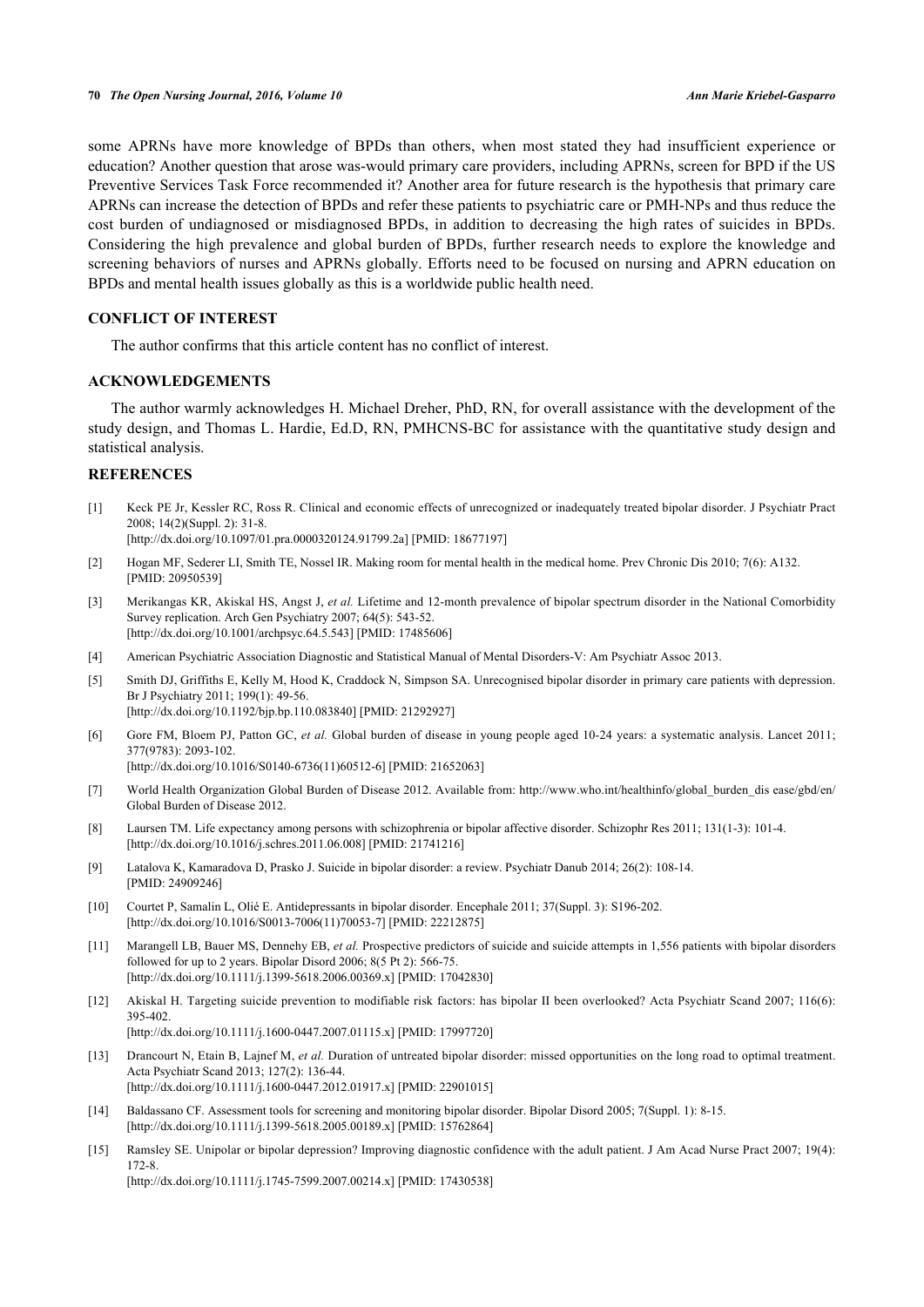- <span id="page-12-0"></span>[16] Tugrul K. The nurse's role in the assessment and treatment of bipolar disorder. J Am Psychiatr Nurses Assoc 2003; 9(6): 180-6. [\[http://dx.doi.org/10.1016/j.japna.2003.10.005](http://dx.doi.org/10.1016/j.japna.2003.10.005)]
- <span id="page-12-1"></span>[17] Shalala D. The future of nursing: Leading change advancing health. In: Washington, DC: National Academy of Sciences. 2010. Available from:<http://www.iom.edu/nursing>. [cited January 4, 2012].
- <span id="page-12-2"></span>[18] Leech NL, Onwuegbuzie AJ. A typology of mixed methods research designs. Qual Quant 2009; 43(2): 265-75. [\[http://dx.doi.org/10.1007/s11135-007-9105-3\]](http://dx.doi.org/10.1007/s11135-007-9105-3)
- <span id="page-12-3"></span>[19] Creswell J, Ed. Research design: Quantitative and qualitative approaches. Thousand Oaks, CA: Sage 2003.
- <span id="page-12-4"></span>[20] Creswell J. Qualitative inquiry and research design: Choosing among five approaches. SAGE Publications 2012.
- <span id="page-12-5"></span>[21] Lincoln YS, Guba EG. Naturalist inquiry. Beverly Hills, CA: Sage 1985.
- <span id="page-12-6"></span>[22] Loganathan M, Lohano K, Roberts RJ, Gao Y, El-Mallakh RS. When to suspect bipolar disorder. J Fam Pract 2010; 59(12): 682-8. [PMID: [21135922\]](http://www.ncbi.nlm.nih.gov/pubmed/21135922)
- <span id="page-12-7"></span>[23] El-Mallakh R. When to suspect bipolar disorder. J Fam Pract 2010; 59(12): 682-8.
- <span id="page-12-8"></span>[24] Mental health: a report of the Surgeon General-executive summary. Rockville, MD: US Department of Health and Human Services. Substance Abuse and Mental Health Services Administration, Center for Mental Health Services, National Institutes of Health 1999; p. 8.
- <span id="page-12-9"></span>[25] Amiel JM, Pincus HA. The medical home model: new opportunities for psychiatric services in the United States. Curr Opin Psychiatry 2011; 24(6): 562-8. [PMID: [21918447\]](http://www.ncbi.nlm.nih.gov/pubmed/21918447)
- [26] Phillips RL Jr, Miller BF, Petterson SM, Teevan B. Better integration of mental health care improves depression screening and treatment in primary care. Am Fam Physician 2011; 84(9): 980. [PMID: [22046936\]](http://www.ncbi.nlm.nih.gov/pubmed/22046936)
- <span id="page-12-22"></span>[27] Reitz R, Fifield P, Whistler P. Integrating a behavioral health specialist into your practice. Fam Pract Manag 2011; 18(1): 18-21. [PMID: [21302881\]](http://www.ncbi.nlm.nih.gov/pubmed/21302881)
- <span id="page-12-10"></span>[28] World Health Organization and World Organization of Family Doctors (Wonca). Integrating Mental Health Into Primary Care: A Global Perspective 2008.
- <span id="page-12-11"></span>[29] Scott RE. 6 Global e-health policy: From concept to strategy. Royal Society of Medicine Press Ltd 2009.
- <span id="page-12-12"></span>[30] Depp CA, Stricker JL, Zagorsky D, *et al.* Disability and self-management practices of people with bipolar disorder: a web-based survey. Community Ment Health J 2009; 45(3): 179-87. [\[http://dx.doi.org/10.1007/s10597-008-9174-3\]](http://dx.doi.org/10.1007/s10597-008-9174-3) [PMID: [19067162](http://www.ncbi.nlm.nih.gov/pubmed/19067162)]
- <span id="page-12-13"></span>[31] Todd NJ, Jones SH, Lobban FA. What do service users with bipolar disorder want from a web-based self-management intervention? A qualitative focus group study. Clin Psychol Psychother 2013; 20(6): 531-43. [\[http://dx.doi.org/10.1002/cpp.1804](http://dx.doi.org/10.1002/cpp.1804)] [PMID: [22715161\]](http://www.ncbi.nlm.nih.gov/pubmed/22715161)
- <span id="page-12-14"></span>[32] Horgan A, Sweeney J. Young students' use of the Internet for mental health information and support. J Psychiatr Ment Health Nurs 2010; 17(2): 117-23. [\[http://dx.doi.org/10.1111/j.1365-2850.2009.01497.x\]](http://dx.doi.org/10.1111/j.1365-2850.2009.01497.x) [PMID: [20465756](http://www.ncbi.nlm.nih.gov/pubmed/20465756)]
- <span id="page-12-15"></span>[33] Powell J, Clarke A. Internet information-seeking in mental health: population survey. Br J Psychiatry 2006; 189(3): 273-7. [\[http://dx.doi.org/10.1192/bjp.bp.105.017319](http://dx.doi.org/10.1192/bjp.bp.105.017319)] [PMID: [16946364\]](http://www.ncbi.nlm.nih.gov/pubmed/16946364)
- <span id="page-12-16"></span>[34] Leitan ND, Michalak EE, Berk L, Berk M, Murray G. Optimizing delivery of recovery-oriented online self-management strategies for bipolar disorder: a review. Bipolar Disord 2015; 17(2): 115-27. [\[http://dx.doi.org/10.1111/bdi.12258](http://dx.doi.org/10.1111/bdi.12258)] [PMID: [25238632\]](http://www.ncbi.nlm.nih.gov/pubmed/25238632)
- <span id="page-12-17"></span>[35] Sucala M, Schnur JB, Constantino MJ, Miller SJ, Brackman EH, Montgomery GH. The therapeutic relationship in e-therapy for mental health: a systematic review. J Med Internet Res 2012; 14(4): e110. [\[http://dx.doi.org/10.2196/jmir.2084](http://dx.doi.org/10.2196/jmir.2084)] [PMID: [22858538\]](http://www.ncbi.nlm.nih.gov/pubmed/22858538)
- <span id="page-12-18"></span>[36] Hirschfeld RM, Cass AR, Holt DC, Carlson CA. Screening for bipolar disorder in patients treated for depression in a family medicine clinic. J Am Board Fam Pract 2005; 18(4): 233-9. [\[http://dx.doi.org/10.3122/jabfm.18.4.233](http://dx.doi.org/10.3122/jabfm.18.4.233)] [PMID: [15994469](http://www.ncbi.nlm.nih.gov/pubmed/15994469)]
- [37] Nimalasuriya K, Compton MT, Guillory VJ. Screening adults for depression in primary care: A position statement of the American College of Preventive Medicine. J Fam Pract 2009; 58(10): 535-8. [PMID: [19874732\]](http://www.ncbi.nlm.nih.gov/pubmed/19874732)
- <span id="page-12-19"></span>[38] Smith DJ, Forty L, Barnes E, *et al.* Screening for bipolar disorder: comparing the performance of the Hypomania Checklist (HCL-32) and the Bipolar Spectrum Diagnostic Scale (BSDS) in a UK sample: P188. Bipolar Disord 2009; 1: 81-2. [Abstract].
- <span id="page-12-20"></span>[39] Garcia P, Freund N, De Diego B, Harkous C, Suarez JA. Misdiagnosis of bipolar disorder. Bipolar Disord 2012; 14: 75.
- <span id="page-12-21"></span>[40] Youngstrom EA, Youngstrom JK, Phelps J, *et al.* An inexpensive screen for family history of mood disorder improves identification of pediatric bipolar disorder. Bipolar Disord 2009; 1: 91.
- [41] Goodwin FK, Jamison KR. Manic-depressive illness: Bipolar disorders and recurrent depression. 2<sup>nd</sup> ed. New York, NY: Oxford University